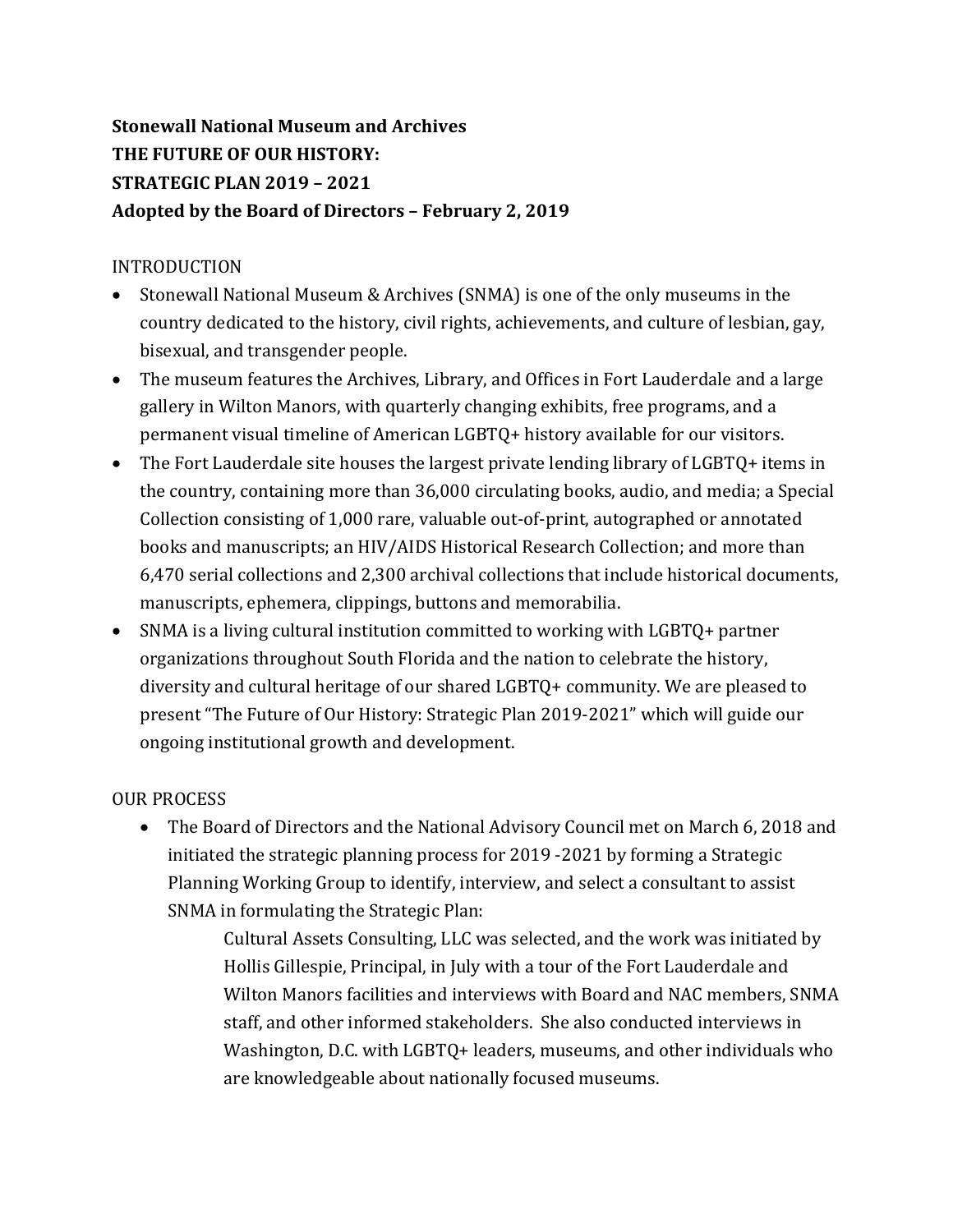- At the end of October, Ms. Gillespie facilitated a Strategic Planning Retreat with the Board, and NAC members, where her findings were presented and initial short and long-term goals were discussed. She subsequently submitted a summary report – with detailed observations, findings, and recommendations which was distributed in the Board packet for the December 1st meeting.
- Board Chair, Ron Herron, assigned three members of the Executive Committee (Larry Karnoff, Jacki Bennett and Joe Wert) to serve as the primary writing team for synthesizing the report from Ms. Gillespie and preparing a detailed Strategic Plan with Goals, Sub-Goals, Deliverables, Accountabilities, and Timeframes.

#### **MISSION, VISION AND VALUES**

#### MISSION

Stonewall National Museum & Archives promotes understanding through preserving and sharing the proud culture of lesbian, gay, bisexual and transgender people and their significant role in American society.

#### VISION AND VALUES STATEMENT

Based upon the strategic planning process, as described earlier, the Executive Committee of the Board will be organizing a process in the near future for the Board of Directors and National Advisory Council to:

Consider revising the current Mission Statement within the context of the Strategic Plan; Develop a supportive Vision Statement to inspire and give direction to our organization; Articulate the Values which define SNMA's core beliefs at all levels of the organization and serve as the moral mooring of all we do.

*Equal Opportunity: It is the Organization's policy to treat all applicants for employment and* volunteer opportunities fairly and to base all decisions on individual qualifications to fill *available positions or appointments. In addition, the Organization is committed to providing* equal employment opportunities to all employees and applicants for employment without *regard to race, color, religion, gender, gender identity or expression, sexual orientation,* national origin, age, disability, marital status, personal appearance, family responsibilities, *genetic information, political affiliation, matriculation, or any other category prohibited by law.* This policy applies to all employment practices, including but not limited to recruitment,